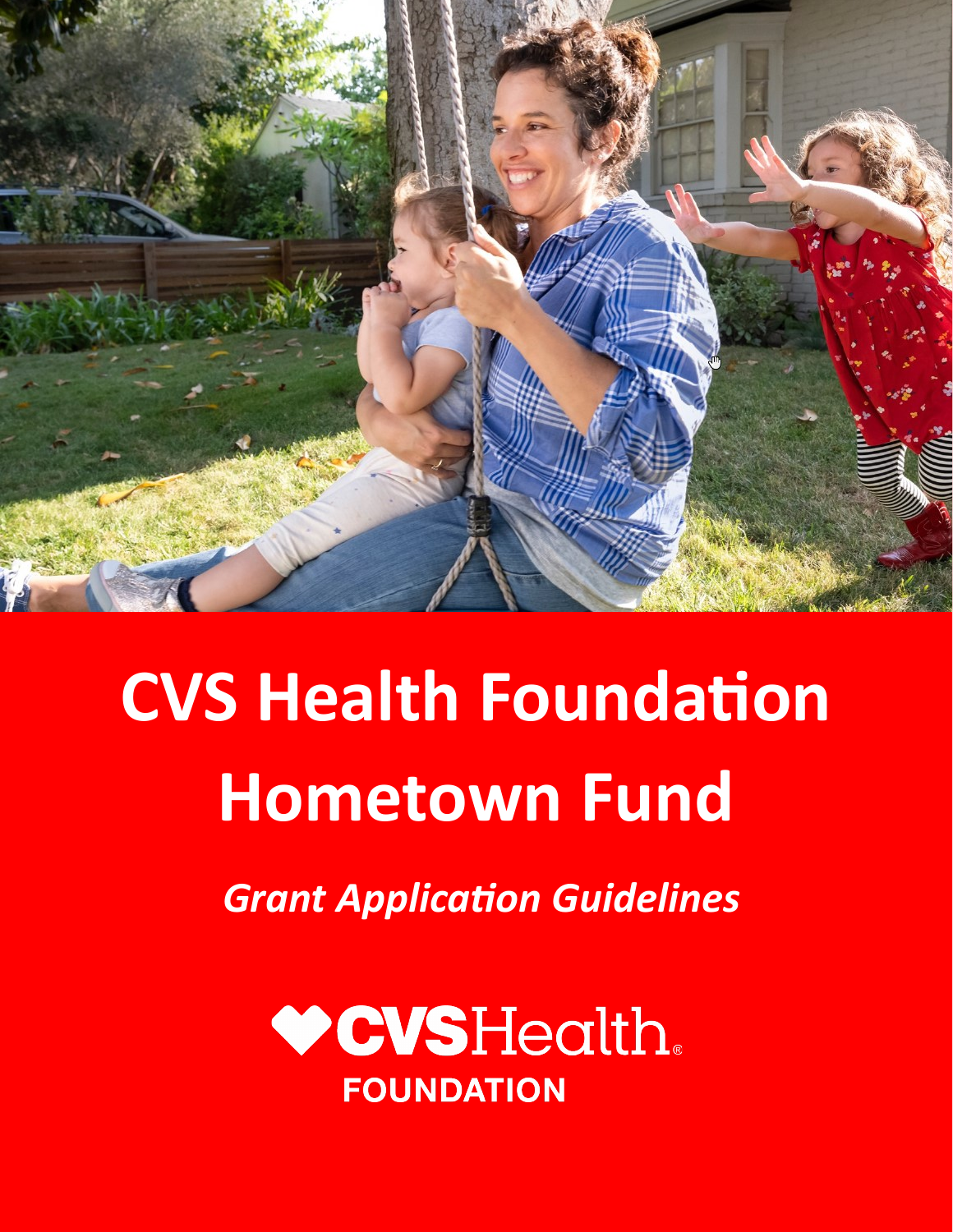#### **About the CVS Health Foundation Hometown Fund**

CVS Health and Aetna are committed to supporting the communities where we live and work, especially in our home states of Rhode Island, Connecticut and neighboring Massachusetts. Through the CVS Health Foundation, the Hometown Fund will provide \$2 million each year to nonprofit organizations in these states. The CVS Health Foundation Hometown Fund reflects our unwavering support for our neighbors and local communities, and for organizations committed to advancing health equity.

#### **Funding Guidelines**

We expect to award up to \$2 million in grants through this grant program. Applicants can request two types of support.

- **General Operating Support -** Applicants may request general operating support for a 12-month period in the amount of \$25,000. Organizations selected to receive this funding will be required to report on program outputs, such as the number of participants served through this funding and number of hours of programming delivered.
- **Project-Based Grants -** Applicants may request between \$50,000 and \$75,000 to implement a specific project or program over a 12-month period. The process for applying for project-based funding will take place in two stages and require detailed information about implementation and evaluation activities.

Approximately 60 grants in total will be awarded, with 40 general operating support grants and 15 to 20 project-based grants. Any 501(c)(3) organization with headquarters in these three states is eligible to apply. Please note that the amount of your funding request may not exceed 20 percent of your organization's annual operating budget. (If an organization has a fiscal sponsor, the fiscal sponsor's operating budget will not be considered.) Indirect costs cannot exceed 15% of the total amount requested. Projects should last up to 12 months, and must start between September 15 and October 15, 2022.

Karen S. Lynch, President and Chief Executive Officer, CVS Health

**Connecticut and Massachusetts."** 

**nonprofits across the region who are making an impact on the lives of individuals in Rhode Island,** 

**complement to our wide array of national philanthropic initiatives, the Hometown Fund is our way of giving back to the communities we call home. We're proud to support** 



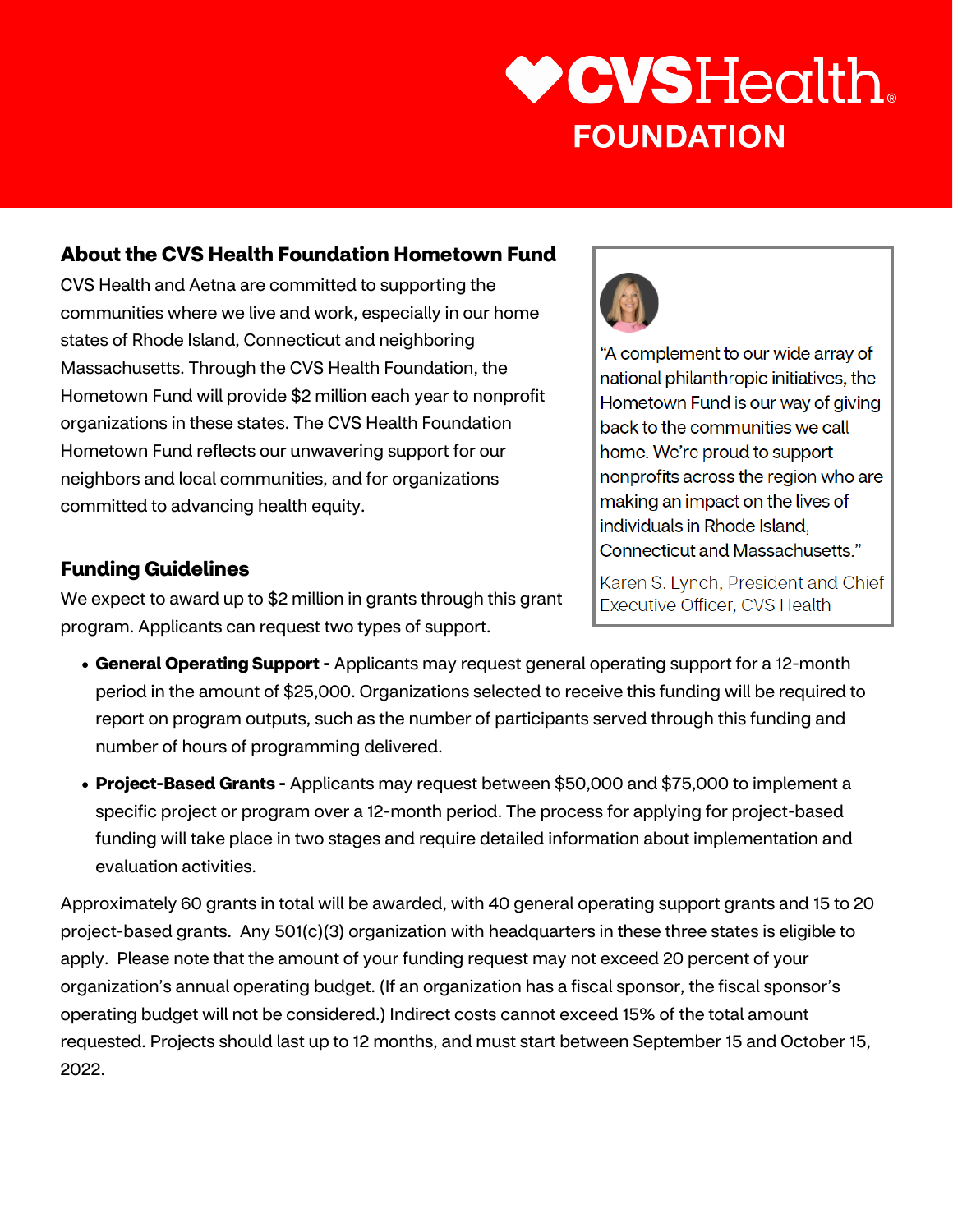#### **Program Priorities**

Health equity is at the heart of our work, and the Hometown Fund reflects this commitment. We are looking for local partners who will join us in making a lasting impact on the health of everyone in their communities. All applicants must address at least one of the focus areas below in their proposals.

| <b>Focus Areas</b>                             | We are looking to fund programs that                                                                                                                 |
|------------------------------------------------|------------------------------------------------------------------------------------------------------------------------------------------------------|
| <b>Access to Health Care</b>                   | • Increase and/or expand access to direct health care services, including<br>mental and behavioral health, for underinsured or uninsured populations |
|                                                | • Improve health outcomes for individuals with chronic disease, particularly<br>those with heart disease and/or hypertension                         |
| <b>Social Services/</b>                        | • Offer safe and affordable housing options                                                                                                          |
| <b>Social Determinants of</b><br><b>Health</b> | Increase access to healthy and affordable food                                                                                                       |
|                                                | • Provide diverse transportation solutions to medical or social service ap-<br>pointments                                                            |
|                                                | • Improve indoor and outdoor air quality                                                                                                             |
| <b>Education &amp; Training</b>                | • Increase the number of people who obtain a GED through preparation and<br>training                                                                 |
|                                                | • Expand pathways to career opportunities, particularly in healthcare, via<br>training/certification programs                                        |

#### **Application Process**

Organizations applying for **general operating support** are required to submit a Stage 1 application. The Stage 1 application will open on May 18, 2022. Completed Stage 1 applications must be submitted no later than June 8, 2022 at 3:00 p.m. EST

Organizations applying for a **project-based grant** must complete a Stage 1 application, and if selected to move to the next round, will be required to complete a Stage 2 application as well. The Stage 1 application opens on May 18, 2022. Completed Stage 1 applications must be submitted no later than June 8, 2022 at 3:00 p.m. EST. Applicants will be notified if they are invited to move to Stage 2 by July 1, 2022. Stage 2 applications will be due on July 22, 2022 at 3:00 p.m. EST.

All applicants will be notified by email of award decisions by August 15, 2022. The start of a grant's 12 month period of performance may fall between September 15, 2022 and October 15, 2022.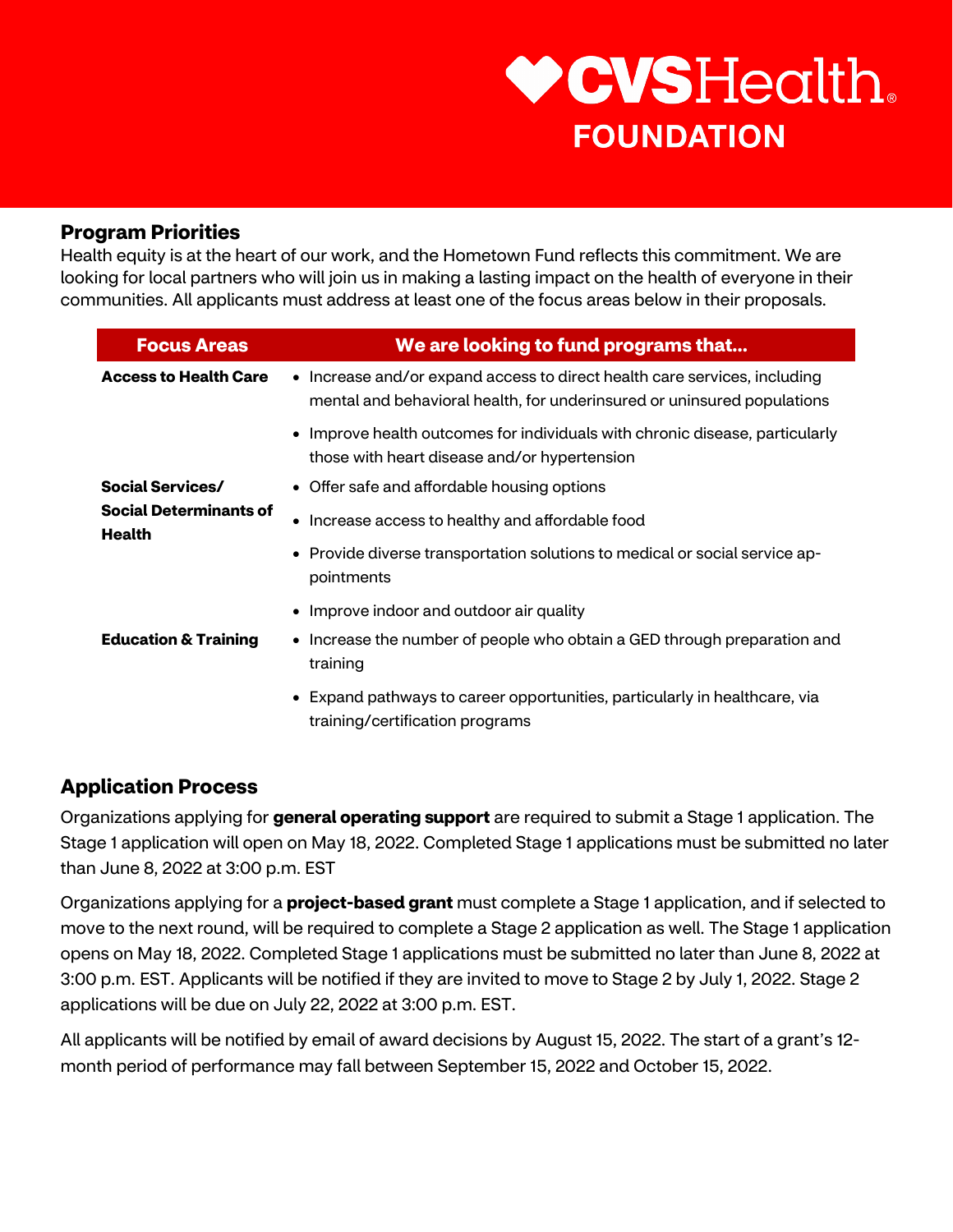#### **Requirements for Stage 1 applications**

Stage 1 applications must be submitted through the CVS Health Foundation's Cybergrants grant application portal (link will be provided via the CVS Health Foundation Hometown Fund website on May 18, 2022) on or before **June 8, 2022 by 3:00 p.m. ET/12:00 p.m. PT.** Because high system traffic near the deadline can create system slowdowns or errors for applicants, organizations should aim to submit their application *at least one day in advance* of this deadline. Late submissions will not be accepted. No changes or additions will be accepted after the deadline. If there are any updates on the day applications are due, they will be published on the **[CVS Health Hometown Fund webpage.](https://www.cvshealth.com/hometownfund)**

#### **The Stage 1 application should include clear and concise information about the following items:**

- **Focus Area and Outcome Measures:** Specify the focus area that your grant will address and the outcomes it will achieve.
- **Elevator Pitch:** Tell us what you would say if you had only 30 seconds to explain why your project or organization stands out from the hundreds of other projects we will review. (700 characters)
- **Use of Funds:** Summarize how you would spend CVS Health Foundation funds if awarded this grant. (500 characters) Note, please be aware that the CVS Health Foundation will not fund indirect costs above 15%.
- **Statement of Need:** Describe the specific need in your community that this grant will allow you to meet and how you know this need exists. Include relevant demographic and community health data to support your case. (700 characters)
- **Population Served:** Explain who exactly will benefit from the project. Use concrete numbers as much as possible. Specify whether these individuals will have leadership roles in the project, and if so, what those roles will be. (500 characters)
- **Project Activities:** Describe the actions that grant funding will make possible. Explain who will take these actions and when. Tell us how these activities directly address your Statement of Need. (1,000 characters)
- **Capacity:** Tell us why your organization is qualified to carry out this work. (1,000 characters)

#### **Incomplete Stage 1 applications will not be reviewed. Requirements for Stage 2 applications to be posted by June 1, 2022.**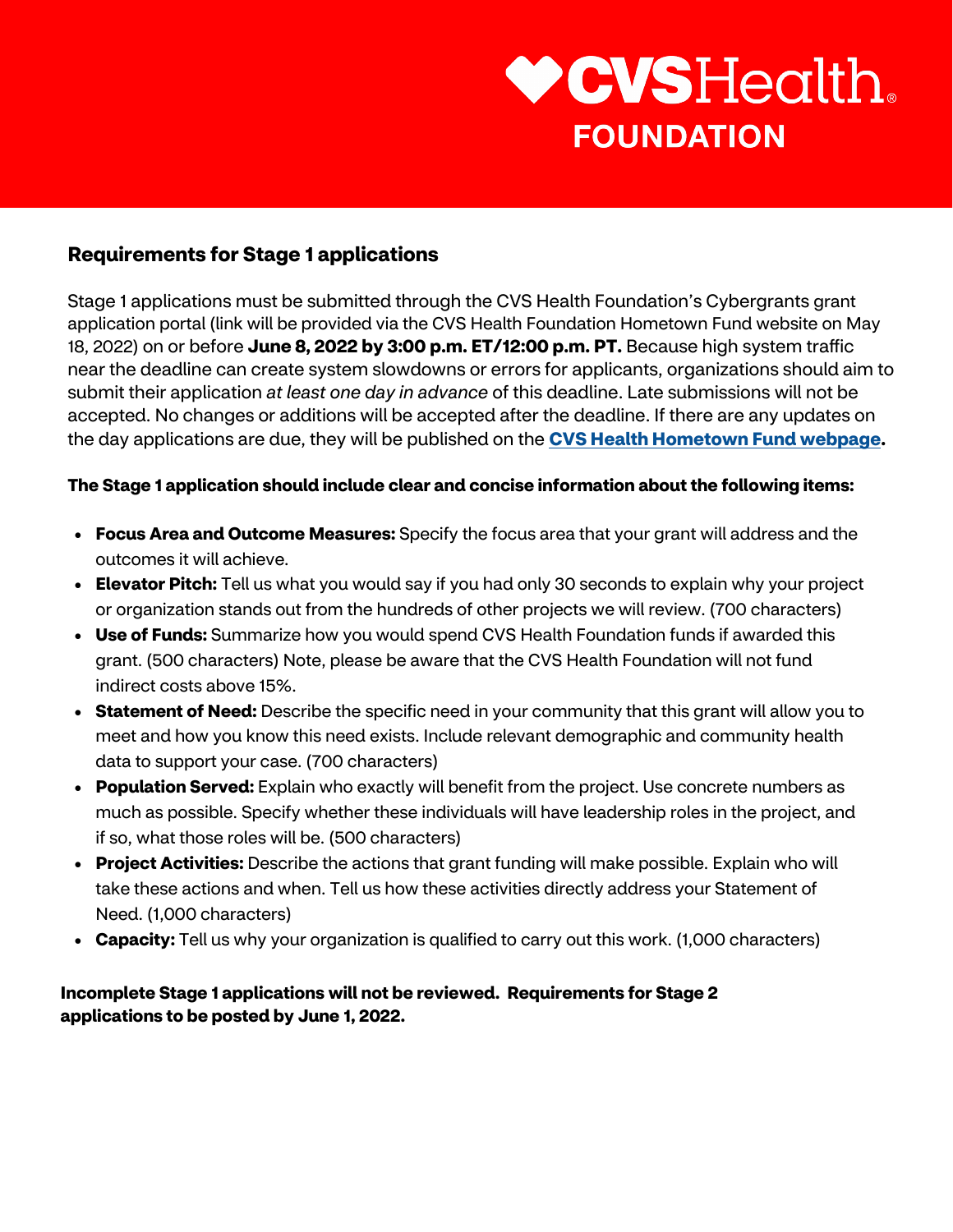#### **Requirements for Stage 2 applications**

Stage 2 applications must be submitted through the CVS Health Foundation's grant application portal on or before **July 22, 2022 by 3 p.m. ET/12 p.m. PT.** Late submissions will not be accepted. No changes or additions will be accepted after the deadline.

#### **Stage 2 applications should include clear and thorough information about the following items:**

- **Project Goals:** Describe what your project will seek to accomplish, including what your key deliverables will be over the life of the grant. (700 characters)
- **Project Timeline:** Present a chronological description of key project activities, preferably organized in three-month increments. (1,000 characters)
- **Project Outcomes:** Explain the specific impacts that your project activities will have on the population you will serve. Project outcomes should describe changes in participants' knowledge, skills, and behaviors. They can also describe changes in the policies of local institutions to advance health equity. (1,000 characters)
- **Evaluation Plan:** Specify the methods you will use to measure your progress toward the outcomes you stated above. (1,000 characters)
- **Staffing Plan:** Describe the staffing plan you will employ to ensure the goals and outcomes of the project are met. (500 characters)
- **Sustainability** Explain your plan for sustaining the impact of your project beyond the CVS Health Foundation grant period. (700 characters)
- **Communication/Social Media** Describe the platforms you have at your disposal to communicate information about your proposed project. List any local media contacts. (500 characters)

Stage 2 applicants must also submit a program budget, budget justification, and the names and professional affiliations of the members of their Board of Directors/Trustees.

#### **Reporting Requirements**

If selected to receive funding, all grantee organizations will be required to submit interim and final impact reports, as well as financial reports.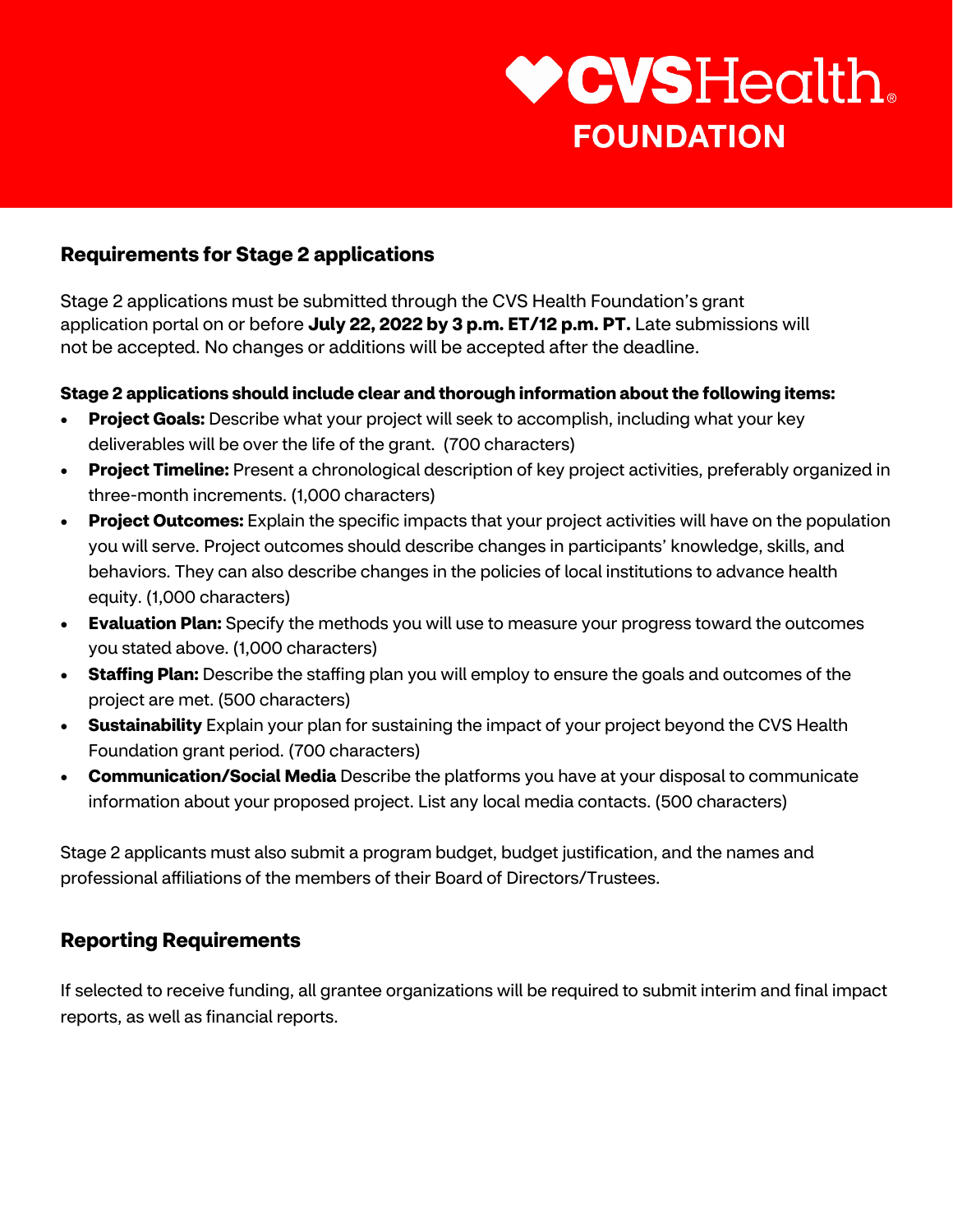#### **What We Will Not Fund**

- Endowments or capital campaigns
- Capital expenses, construction projects, and purchases of large equipment
- Direct delivery of reimbursable health care services
- Basic biomedical research
- Advocacy, political causes or events
- Sacramental or theological functions of religious organizations
- **Existing deficits or retroactive funding**
- Event sponsorships
- Organizations that have received grant funding from CVS Health, CVS Health affiliates (i.e. Aetna), the CVS Health Foundation, or the Aetna Foundation between June 1, 2021 and June 1, 2022 (some exceptions may apply)
- Organizations currently engaged or soon to be engaged in business negotiations (e.g., contract renewals) with any CVS Health company or affiliate
- Organizations, including governmental entities and charitable organizations with ties to a governmental entity (e.g., board membership), who are reviewing or expect to review a bid for new business by a CVS Health company or affiliate in the next 6 months.

#### **Right to Reject**

The CVS Health Foundation reserves the right to:

- Reject any or all proposals submitted
- Reject a proposal that doesn't include all required attachments
- Adjust program guidelines, including submission deadlines
- Contact you to discuss your proposal and/or request additional information

#### *Submission of either a Stage 1 or Stage 2 application does not guarantee funding by the CVS Health Foundation.*